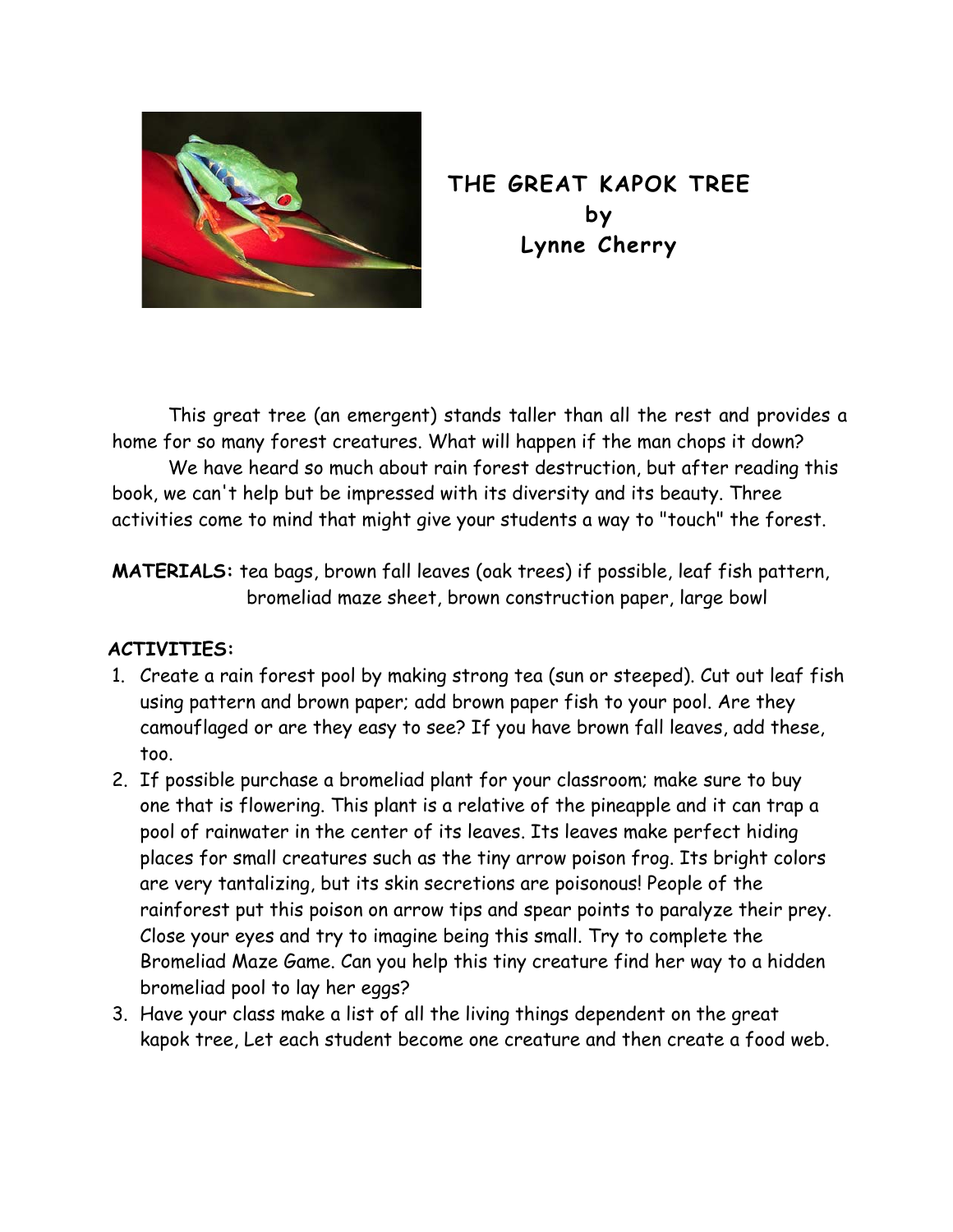**SOURCE:** Rain Forest Exhibit at the New England Aquarium, Boston, MA.

**STANDARDS: BSL:** 1.3, 1.5, 1.13, 4.3, 5.1, 5.2, 5.3, 5.4, 12.1 **NCTM:** 4d, 13a **SCS:** A1, C1, F4, G1, H4

Cherry, Lynne. The Great Kapok Tree. Harcourt Brace Jovanovich, Publishers, c1990. ISBN#015200520X.

LEAF FISH PATTERN